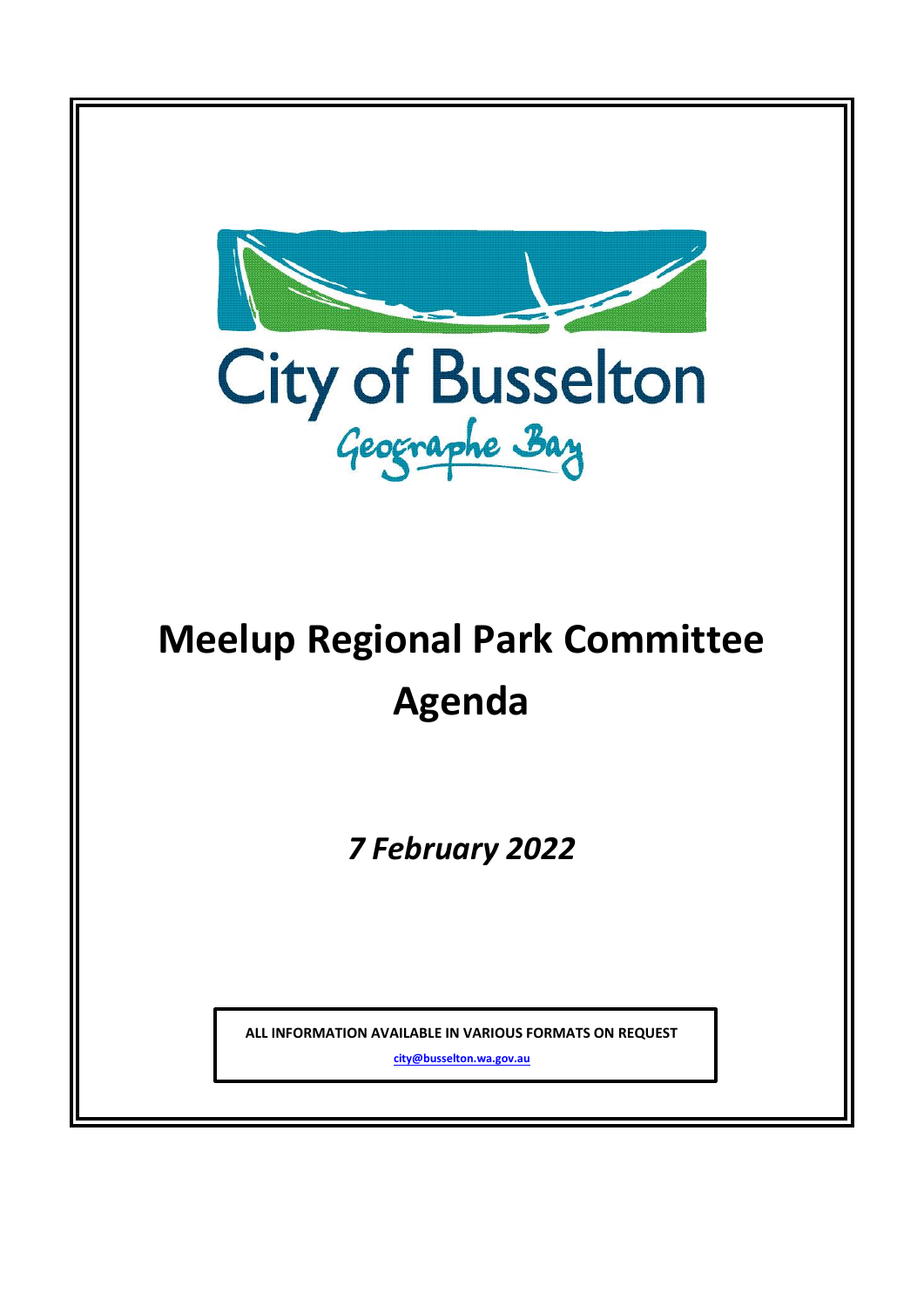### **CITY OF BUSSELTON**

### **MEETING NOTICE AND AGENDA – 7 FEBRUARY 2022**

### **TO: THE MAYOR AND COUNCILLORS**

**NOTICE** is given that a meeting of the Meelup Regional Park Committee will be held in the Greenfields Community Meeting Room 35 Dunsborough Lakes Drive, Dunsborough, on Monday, 7 February 2022, commencing at 9.30am.

The attendance of Committee Members is respectfully requested.

### **DISCLAIMER**

Statements or decisions made at Council meetings or briefings should not be relied on (or acted upon) by an applicant or any other person or entity until subsequent written notification has been given by or received from the City of Busselton. Without derogating from the generality of the above, approval of planning applications and building permits and acceptance of tenders and quotations will only become effective once written notice to that effect has been given to relevant parties. The City of Busselton expressly disclaims any liability for any loss arising from any person or body relying on any statement or decision made during a Council meeting or briefing.



**MIKE ARCHER**

### **CHIEF EXECUTIVE OFFICER**

1 February 2022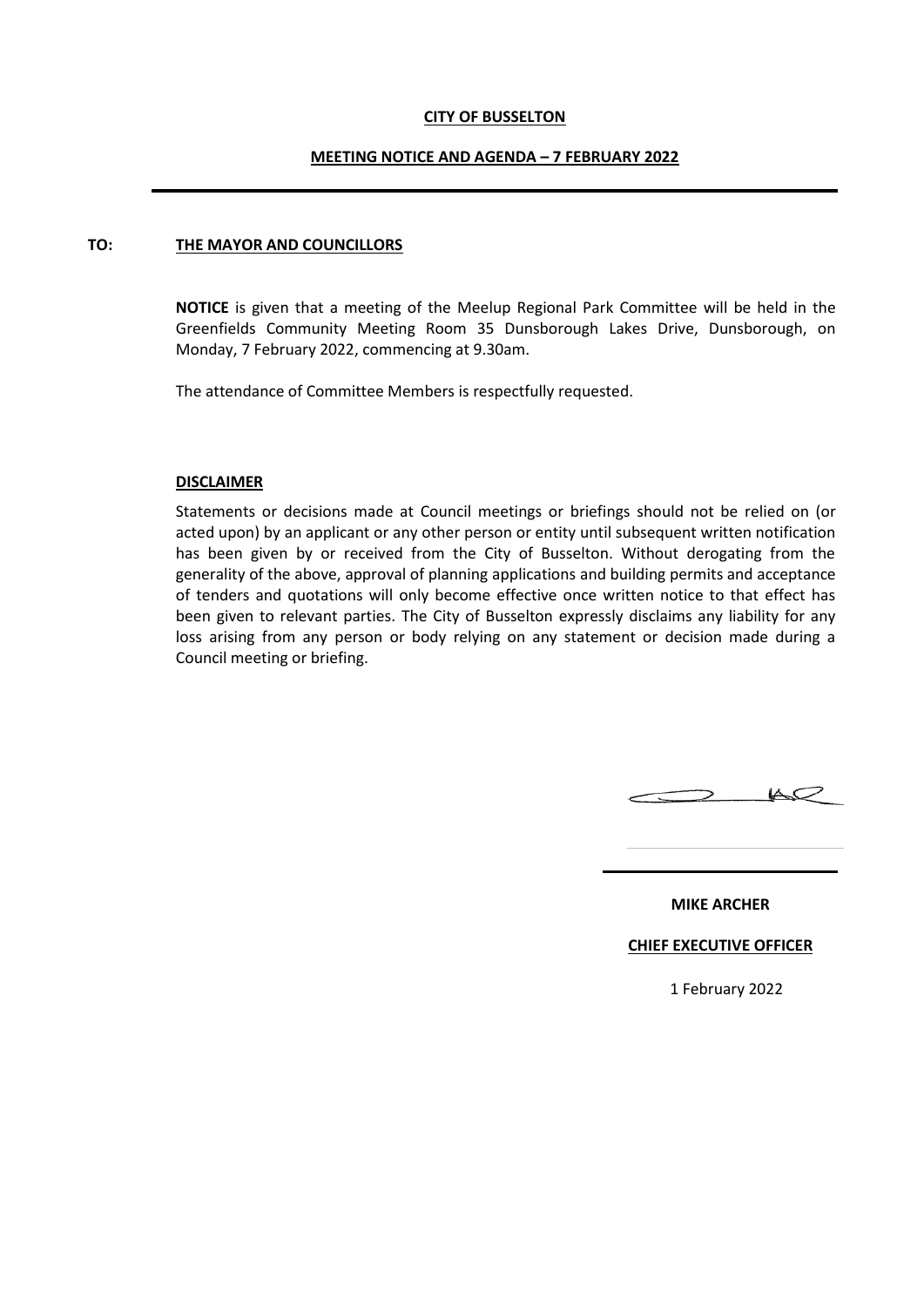### **CITY OF BUSSELTON**

## AGENDA FOR THE MEELUP REGIONAL PARK COMMITTEE MEETING TO BE HELD ON 7 FEBRUARY 2022

## **TABLE OF CONTENTS**

| <b>ITEM NO.</b> | <b>SUBJECT</b>                                                                   | PAGE NO. |
|-----------------|----------------------------------------------------------------------------------|----------|
| 1.              | DECLARATION OF OPENING, ACKNOWLEDGEMENT OF COUNTRY AND ANNOUNCEMENT              |          |
| 2.              |                                                                                  |          |
| 3.              |                                                                                  |          |
| 4.              |                                                                                  |          |
| 5.              |                                                                                  |          |
| 6.              |                                                                                  |          |
|                 | Minutes of the Meelup Regional Park Committee Meeting held 26 July 2021 4<br>6.1 |          |
| 7.              |                                                                                  |          |
| 8.              |                                                                                  |          |
| 9.              |                                                                                  |          |
| 10.             |                                                                                  |          |